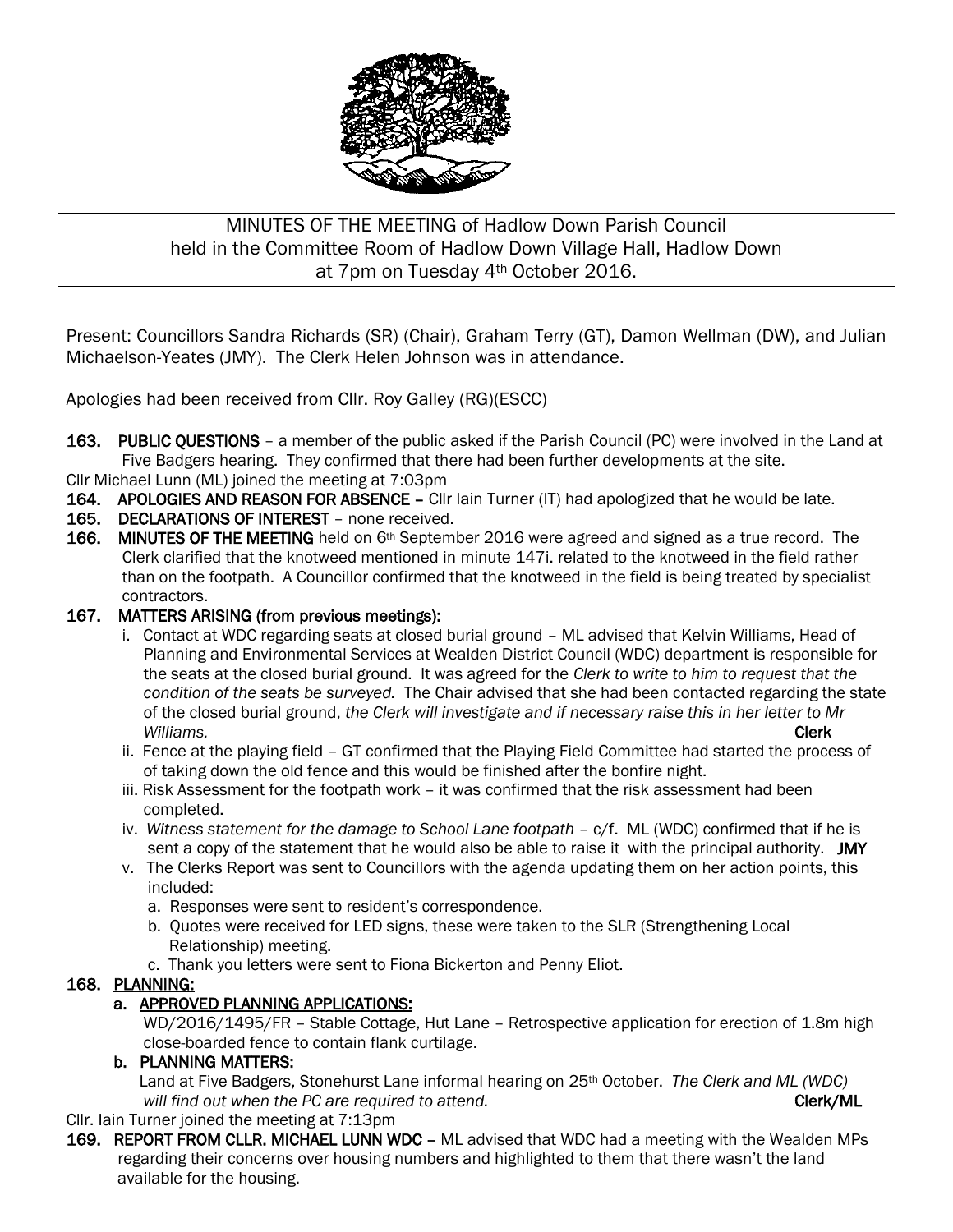It has been highlighted that there won't be enough CIL (Community Infrastructure Levy) to fund the upgrading of the A27 and the required infrastructure for the amount of housing. There is a lack of 5 year supply of housing and WDC are receiving hostile planning applications. They also have a duty to co-operate with other councils which means they could take some of their housing quota. ML updated the meeting on the boundary changes, it is currently proposed that Hadlow Down be in the same constituency as Lewes and Uckfield, however there is some talk that it should be part of the High Weald constituency instead.

A discussion followed regarding the CIL.

ML confirmed that the Wealden Community Grants Programme is open for applications.

170. BANK RECONCILIATION: -for September 2016 was agreed and signed, including by a non-signatory as part of the quarterly controls.

## 171. OTHER FINANCE MATTERS :

- i. The payments for £168 to Compact Cutting for the burial ground and playing field maintenance, £650 to G.S. Osborne for the grant for the cutting of the grass at the playing field and £17.62 to Graham Terry for oil for the noticeboards that were paid at the last meeting and the payment of £129.56 to BT that was paid on 16th August 2016 by direct debit were ratified at this meeting.
- ii. Contribution of £35 has been received from ESCC for 50% cost of the work on the fingerpost at the Wilderness Lane junction.

## 172. REPORTS FROM COUNCILLORS (COUNCIL MATTERS AND OUTSIDE BODIES):

- i. Cllr. Michael Lunn showed the PC a copy of the BML2 (Brighton Main Line 2) brochure and confirmed that there is ongoing dialogue regarding the possibility of reintroducing the Uckfield to Lewes line.
- ii. Cllr. Iain Turner advised that a risk assessment is a legal document and once produced for an event can't be amended. The current one for the work on footpath 27c is due for review in November and is therefore valid until the end of November.
- iii. Cllr. Julian Michaelson-Yeates is attending a WDALC (Wealden District Association of Local Councils) meeting next week and is also attending planning training with DW in November.
- iv. Cllr. Sandra Richards had been contacted by a resident regarding Marlowe House, they have been directed to the relevant areas to address their concerns.
- 173. SOCIAL MEDIA the Clerk advised that she had added some of the PC's policies to the village website. A Councillor advised that some PCs have their own website, Twitter and Facebook. A discussion was held on how Councillors feel the PC should be using social media. It was agreed for the *Chair to have a discussion with the editor of the village website.*  $S$ R
- 174. STANDING ORDERS a discussion was held over the inspection of documents by Councillors, the Clerk advised that this has previously been discussed by the PC and Councillors do not have a right to access all PC documents, it is on a need to know basis. The Clerk will locate the documentation and send it to Councillors, to be discussed further at the November meeting.
- 175. SCHEME OF DELEGATION amendments discussed and changes agreed.
- 176. RISK ASSESSMENTS ML agreed to undertake the quarterly risk assessments. [The Clerk has received the quarterly completed risk assessment for the playing field and pavilion from the Playing Field committee]. IT advised that a member of the committee has spoken to him about the bonfire night risk assessment and the Clerk has also been contacted by a member of the public. *IT agreed to look at the bonfire night risk assessment, to be discussed further at the 18th October meeting.* IT

## 177. HIGHWAYS AND RIGHTS OF WAY MATTERS:

 i. SLR meeting – IT provided an update on the recent SLR meeting. *SR will take photographs of the state of bridlepath 25a.* SR

Bridlepath 36 is currently being worked on.

 The *Clerk will write to ESCC requesting a reduction in the speed limit between Howbourne Lane and the entrance to the village.* Clerk **Clerk Clerk Clerk** 

 Highways have advised that the problems in Dog Kennel Lane will be actioned as and when finance becomes available and there is currently no money available for this work. A Councillor highlighted the ongoing problems on the lane and it was agreed for ditching in Dog Kennel Lane to be discussed further at the November meeting.

 A discussion was held on the problems with flooding of the A272 at the junction with Tinkers Lane and it was agreed for *SR to write to Cllr. Galley to request that action be taken to resolve the problem.* SR The bank will be rebuilt at Riverside and Sheepwash Lane, no date available yet.

 *The Chair will write to Roy Galley regarding the state of School Lane and will request that it be considered for urgent resurfacing.* SR **SR** 

 Speed reduction schemes were discussed at the meeting, ESCC normally only allow equipment that they supply, the *Clerk will liaise with the road safety officer regarding criteria for LED speed signs and the costs involved.* Clerk the costs involved.